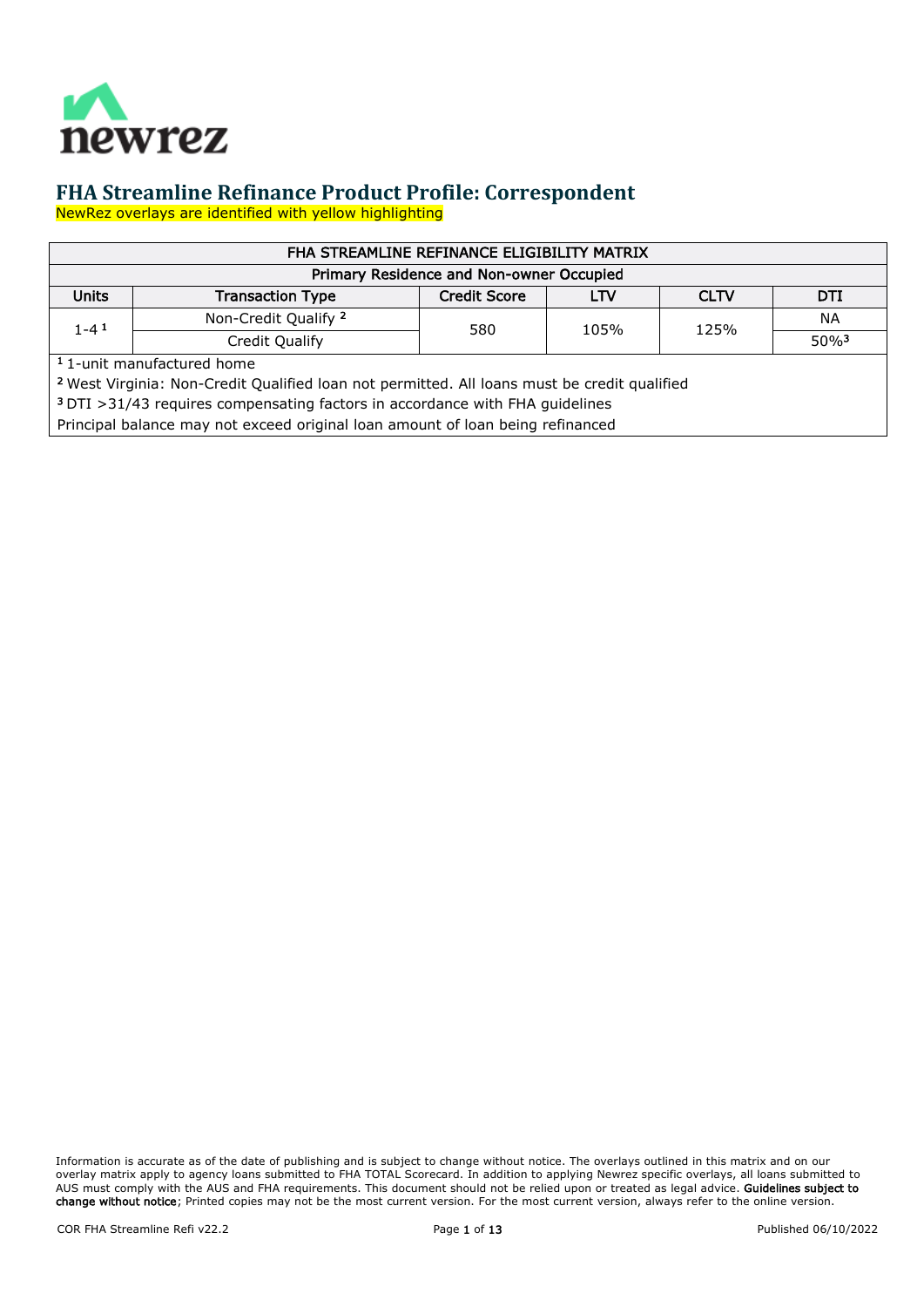

NewRez overlays are identified with yellow highlighting

- 1. [Loan Terms](#page-2-0)
- 2. [Product Codes](#page-2-1)
- 3. [Eligible Programs](#page-2-2)
- 4. [Current First Mortgage Eligibility](#page-2-3)
- 5. [ARM Adjustments](#page-2-4)
- 6. [Temporary Buydown](#page-2-5)
- 7. [Net Tangible Benefit](#page-3-0)
- 8. [Statutory Limits](#page-4-0)
- 9. [Loan Amount](#page-4-1)
- 10. [Manual Underwrite](#page-4-2)
- 11. [Qualifying Rate](#page-4-3)
- 12. [Types of Financing](#page-5-0)
- 13. [Texas Owner-Occupied Properties](#page-5-1)
- 14. [Eligible Subordinate Financing](#page-5-2)
- 15. [Ineligible Subordinate Financing](#page-5-3)
- 16. [Occupancy](#page-5-4)
- 17. [Eligible Property Types](#page-6-0)
- 18. [Ineligible Property Types](#page-6-1)
- 19. [Ineligible States](#page-6-2)
- 20. [Eligible Borrowers](#page-6-3)
- 21. [Adding a Co-Borrower](#page-6-4)
- 22. [Removing a Co-Borrower](#page-6-5)
- 23. [Credit](#page-7-0)
- 24. [Housing Payment History](#page-7-1)
- 25. [Funds to Close](#page-9-0)
- 26. [Reserves](#page-9-1)
- 27. [Employment/ Income](#page-9-2)
- 28. [IRS Form 4506-C](#page-9-3)
- 29. [Number of Financed Properties](#page-10-0)
- 30. [Appraisals](#page-10-1)
- 31. [Power of Attorney](#page-10-2)
- 32. [Principal Curtailment](#page-10-3)
- 33. [Escrow Waivers](#page-10-4)
- 34. [Mortgage Insurance Premium](#page-10-5)
- 35. [Resources](#page-10-6)
- 36. [Ineligible Programs](#page-10-7)
- 37. [Mortgage Insurance Premiums](#page-11-0)
- 38. [Version History](#page-11-1)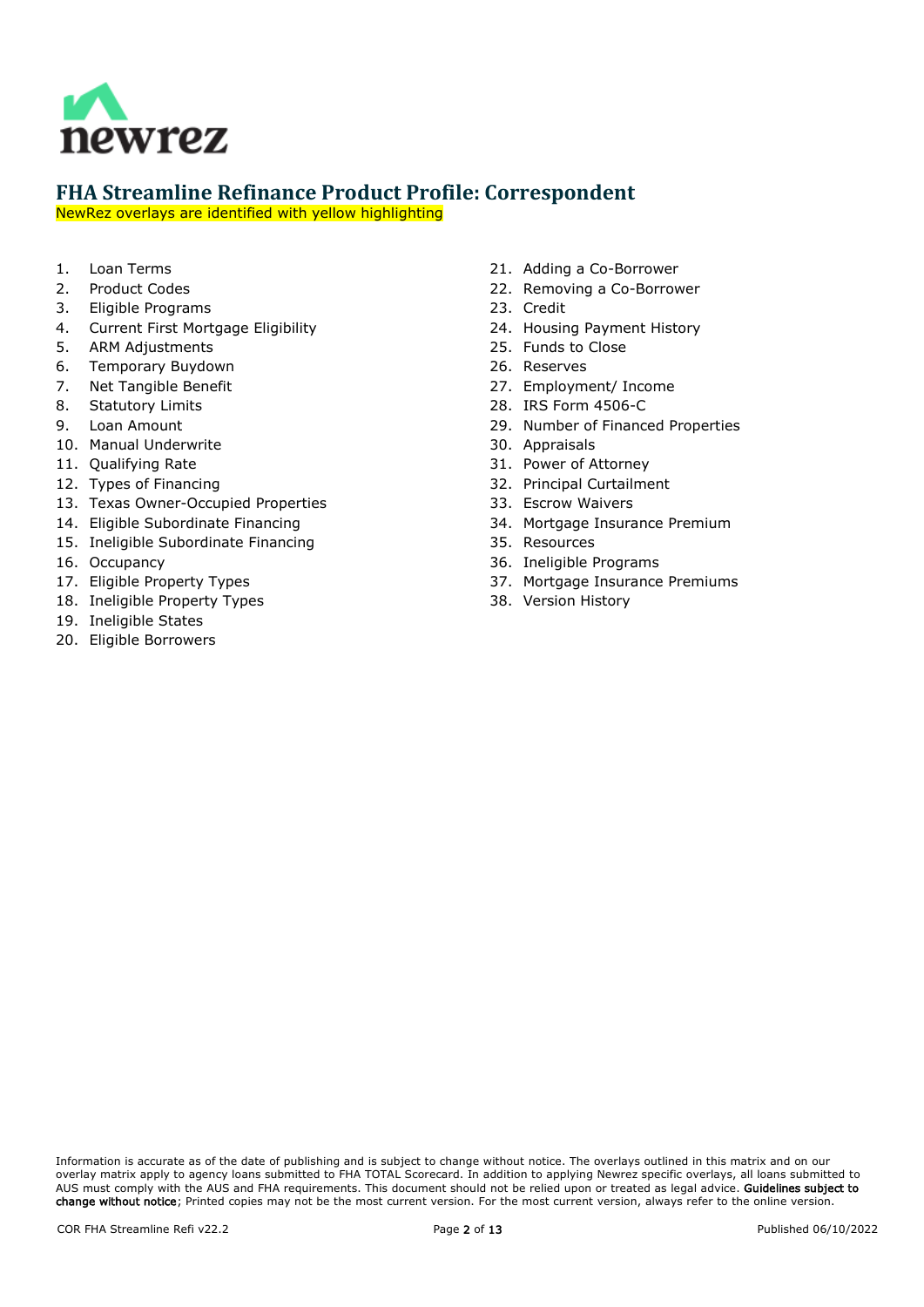

NewRez overlays are identified with yellow highlighting

<span id="page-2-5"></span><span id="page-2-4"></span><span id="page-2-3"></span><span id="page-2-2"></span><span id="page-2-1"></span><span id="page-2-0"></span>

| 1. Loan Terms        | • The new mortgage may not have a term of more than 12 years in excess of the unexpired                           |                                                                        |              |     |                                                                                                  |                                                                                                    |  |
|----------------------|-------------------------------------------------------------------------------------------------------------------|------------------------------------------------------------------------|--------------|-----|--------------------------------------------------------------------------------------------------|----------------------------------------------------------------------------------------------------|--|
|                      | term of the existing mortgage                                                                                     |                                                                        |              |     |                                                                                                  |                                                                                                    |  |
|                      | • Fixed Rate: 10- to 30-year terms in annual increments                                                           |                                                                        |              |     |                                                                                                  |                                                                                                    |  |
|                      | • ARMs: 30-year terms                                                                                             |                                                                        |              |     |                                                                                                  |                                                                                                    |  |
|                      | o Non-owner occupied not permitted                                                                                |                                                                        |              |     |                                                                                                  |                                                                                                    |  |
| 2. Product Codes     | FHA Fixed Rate 10 Year<br>Y11                                                                                     |                                                                        |              | Y13 | High-Balance FHA Fixed Rate 10 Year                                                              |                                                                                                    |  |
|                      | 050<br>FHA Fixed Rate 15 Year                                                                                     |                                                                        |              | V50 | High-Balance FHA Fixed Rate 15 Year                                                              |                                                                                                    |  |
|                      | Y10<br>FHA Fixed Rate 20 Year                                                                                     |                                                                        |              | Y12 | High-Balance FHA Fixed Rate 20 Year                                                              |                                                                                                    |  |
|                      | 051<br>FHA Fixed Rate 30 Year                                                                                     |                                                                        |              | V44 | High-Balance FHA Fixed Rate 30 Year                                                              |                                                                                                    |  |
|                      | GG3<br>FHA 5/1 Hybrid ARM (45 day look-back)                                                                      |                                                                        |              | GG5 | High-Balance FHA 5/1 Hybrid ARM (45                                                              |                                                                                                    |  |
|                      | $1/1/5$ Cap                                                                                                       |                                                                        |              |     | day look-back) 1/1/5 Cap                                                                         |                                                                                                    |  |
|                      |                                                                                                                   |                                                                        |              |     |                                                                                                  |                                                                                                    |  |
| 3. Eligible Programs | 203(b) 1-4 Family Home Mortgage Insurance program                                                                 |                                                                        |              |     |                                                                                                  |                                                                                                    |  |
| 4. Current First     | • Existing endorsed FHA mortgage                                                                                  |                                                                        |              |     |                                                                                                  |                                                                                                    |  |
| Mortgage             | • As of the new FHA case number assignment date:                                                                  |                                                                        |              |     |                                                                                                  |                                                                                                    |  |
| Eligibility          |                                                                                                                   |                                                                        |              |     |                                                                                                  | $\circ$ at least 210 days must have passed since the closing-funding date of the existing mortgage |  |
|                      |                                                                                                                   |                                                                        |              |     | $\circ$ the borrower must have made at least six consecutive monthly payments on the existing    |                                                                                                    |  |
|                      |                                                                                                                   |                                                                        |              |     | mortgage, beginning with the payment made on the first payment due date, and                     |                                                                                                    |  |
|                      |                                                                                                                   |                                                                        |              |     |                                                                                                  |                                                                                                    |  |
|                      | $\circ$ at least six full months have passed since the first payment due date on the mortgage<br>being refinanced |                                                                        |              |     |                                                                                                  |                                                                                                    |  |
|                      |                                                                                                                   |                                                                        |              |     | ○ deferred or skipped mortgage payments due to forbearance are not counted toward                |                                                                                                    |  |
|                      | seasoning and minimum number of payments requirements                                                             |                                                                        |              |     |                                                                                                  |                                                                                                    |  |
|                      | • The first payment due date of the new mortgage occurs no earlier than 210 days after the first                  |                                                                        |              |     |                                                                                                  |                                                                                                    |  |
|                      |                                                                                                                   |                                                                        |              |     |                                                                                                  |                                                                                                    |  |
|                      | payment due date of the existing mortgage                                                                         |                                                                        |              |     |                                                                                                  |                                                                                                    |  |
|                      | For existing mortgages that have been modified, the first payment due date of new mortgage                        |                                                                        |              |     |                                                                                                  |                                                                                                    |  |
|                      | must be on or after the later of:                                                                                 |                                                                        |              |     |                                                                                                  |                                                                                                    |  |
|                      |                                                                                                                   |                                                                        |              |     | $\circ$ The date that is 210 days after the date on which the first modified monthly payment was |                                                                                                    |  |
|                      | due on the mortgage being refinanced, and                                                                         |                                                                        |              |     |                                                                                                  |                                                                                                    |  |
|                      |                                                                                                                   |                                                                        |              |     | o The date on which six modified payments have been made on the mortgage being                   |                                                                                                    |  |
|                      | refinanced                                                                                                        |                                                                        |              |     |                                                                                                  |                                                                                                    |  |
| 5. ARM Adjustments   | Index                                                                                                             |                                                                        |              |     | One Year Treasury Bill per the Wall Street Journal                                               |                                                                                                    |  |
|                      | Margin                                                                                                            | 2.00%                                                                  |              |     |                                                                                                  |                                                                                                    |  |
|                      | Life Caps                                                                                                         | 5%                                                                     |              |     |                                                                                                  |                                                                                                    |  |
|                      | Life Floor                                                                                                        | The Floor is the Margin                                                |              |     |                                                                                                  |                                                                                                    |  |
|                      | <b>Interest Rate Caps</b>                                                                                         | Product                                                                | <b>First</b> |     | Subsequent                                                                                       | Lifetime                                                                                           |  |
|                      |                                                                                                                   | 5/1                                                                    | $1\%$        |     | $1\%$                                                                                            | 5%                                                                                                 |  |
|                      | Change Date                                                                                                       | The first Change Date is the 61 <sup>st</sup> payment due date.<br>5/1 |              |     |                                                                                                  |                                                                                                    |  |
|                      |                                                                                                                   | Subsequent Change Dates are every twelve months                        |              |     |                                                                                                  |                                                                                                    |  |
|                      |                                                                                                                   |                                                                        | thereafter   |     |                                                                                                  |                                                                                                    |  |
|                      | Conversion Option                                                                                                 | Not available                                                          |              |     |                                                                                                  |                                                                                                    |  |
| 6. Temporary         | Not permitted                                                                                                     |                                                                        |              |     |                                                                                                  |                                                                                                    |  |
| <b>Buydown</b>       |                                                                                                                   |                                                                        |              |     |                                                                                                  |                                                                                                    |  |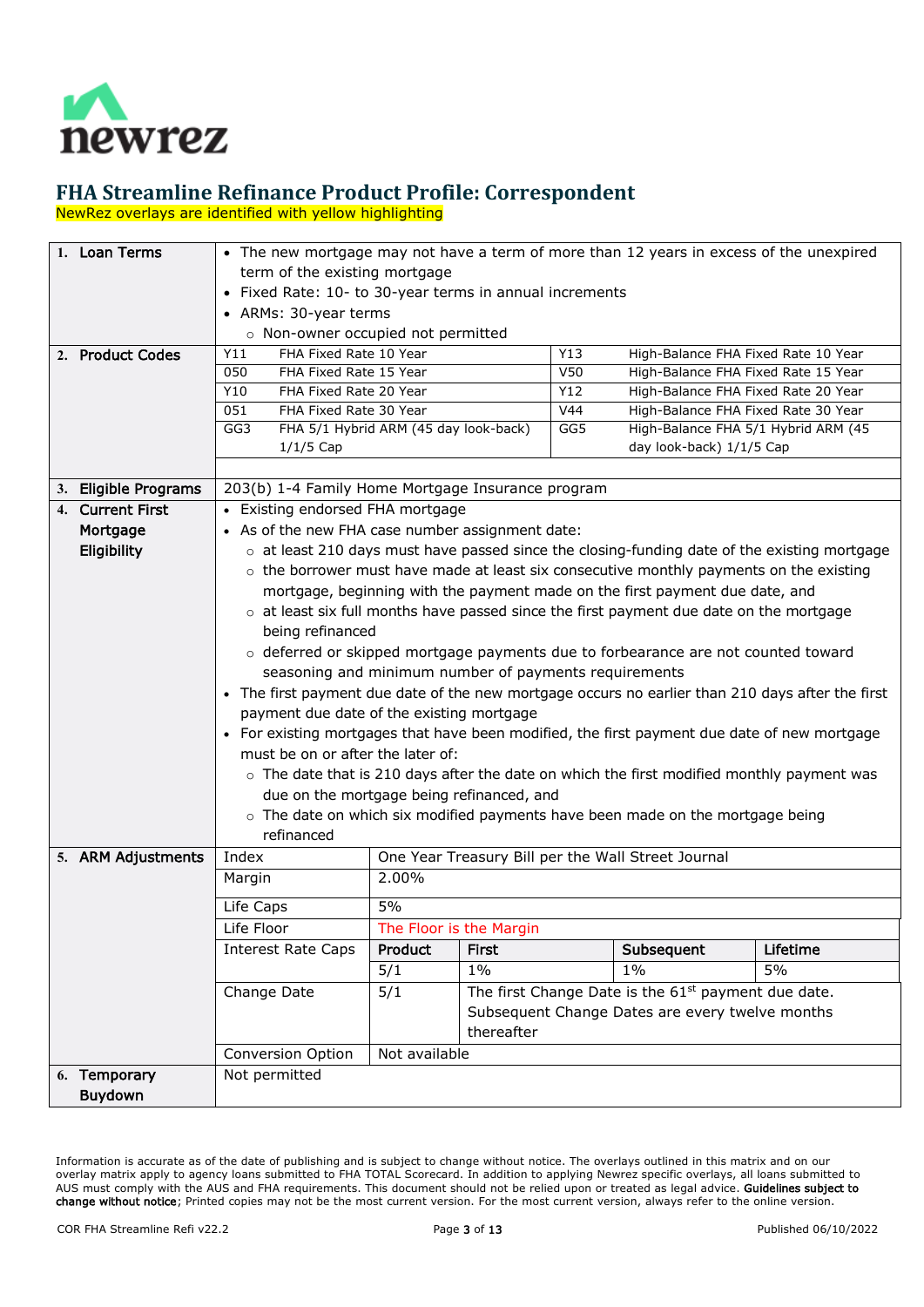

NewRez overlays are identified with yellow highlighting

<span id="page-3-0"></span>

| 7. Net Tangible |                                                                     |                                                                                                                                                                                             |                                                                  |                                        |                           | • The borrower must receive a Net Tangible Benefit (NTB) resulting from the streamline      |  |  |
|-----------------|---------------------------------------------------------------------|---------------------------------------------------------------------------------------------------------------------------------------------------------------------------------------------|------------------------------------------------------------------|----------------------------------------|---------------------------|---------------------------------------------------------------------------------------------|--|--|
| <b>Benefit</b>  |                                                                     | refinance transaction                                                                                                                                                                       |                                                                  |                                        |                           |                                                                                             |  |  |
|                 | • Delegated Clients are responsible for determining when NTB is met |                                                                                                                                                                                             |                                                                  |                                        |                           |                                                                                             |  |  |
|                 | • Non-Delegated Clients                                             |                                                                                                                                                                                             |                                                                  |                                        |                           |                                                                                             |  |  |
|                 |                                                                     | o Complete the product specific worksheet for FHA Streamline Refi                                                                                                                           |                                                                  |                                        |                           |                                                                                             |  |  |
|                 |                                                                     |                                                                                                                                                                                             |                                                                  |                                        |                           | ○ State Specific forms required for the following states: CO, MA, MD, ME, RI, SC, VA, and   |  |  |
|                 | WV                                                                  |                                                                                                                                                                                             |                                                                  |                                        |                           |                                                                                             |  |  |
|                 | • A Net Tangible Benefit is                                         |                                                                                                                                                                                             |                                                                  |                                        |                           |                                                                                             |  |  |
|                 |                                                                     | o a reduced Combined Rate;                                                                                                                                                                  |                                                                  |                                        |                           |                                                                                             |  |  |
|                 |                                                                     | o a change from an ARM to a Fixed Rate; and/or                                                                                                                                              |                                                                  |                                        |                           |                                                                                             |  |  |
|                 |                                                                     |                                                                                                                                                                                             |                                                                  |                                        |                           |                                                                                             |  |  |
|                 |                                                                     | $\circ$ a reduced term that results in a financial benefit to the borrower (reduction in term by<br>itself is not an NTB)                                                                   |                                                                  |                                        |                           |                                                                                             |  |  |
|                 |                                                                     |                                                                                                                                                                                             |                                                                  |                                        |                           |                                                                                             |  |  |
|                 |                                                                     | • Combined Rate Reduction refers to the interest rate on the mortgage plus the MIP rate<br>• Reduction in Term refers to the reduction of the remaining amortization period of the existing |                                                                  |                                        |                           |                                                                                             |  |  |
|                 |                                                                     | mortgage by three years or more                                                                                                                                                             |                                                                  |                                        |                           |                                                                                             |  |  |
|                 |                                                                     |                                                                                                                                                                                             |                                                                  |                                        |                           |                                                                                             |  |  |
|                 |                                                                     | Combined Rate Benefit Test (with no term reduction or term reduction of less than three years)                                                                                              |                                                                  |                                        |                           |                                                                                             |  |  |
|                 |                                                                     |                                                                                                                                                                                             |                                                                  |                                        |                           | • The following defines the permissible minimum thresholds to define net tangible benefit   |  |  |
|                 | From                                                                |                                                                                                                                                                                             |                                                                  |                                        |                           |                                                                                             |  |  |
|                 | To                                                                  | <b>Fixed Rate</b>                                                                                                                                                                           |                                                                  |                                        | <b>ARM</b>                |                                                                                             |  |  |
|                 | <b>Fixed Rate</b>                                                   |                                                                                                                                                                                             | New Combined Rate at least 0.5%<br>New Combined Rate at least 2% |                                        |                           |                                                                                             |  |  |
|                 |                                                                     | below prior Combined Rate                                                                                                                                                                   |                                                                  |                                        | below prior Combined Rate |                                                                                             |  |  |
|                 | <b>ARM</b>                                                          | New Combined Rate no more than 2%                                                                                                                                                           |                                                                  |                                        |                           | New Combined Rate at least 1%                                                               |  |  |
|                 |                                                                     | above prior Combined Rate                                                                                                                                                                   |                                                                  |                                        |                           | below prior Combined Rate                                                                   |  |  |
|                 |                                                                     |                                                                                                                                                                                             |                                                                  |                                        |                           |                                                                                             |  |  |
|                 |                                                                     | Reduction in Term Benefit Test                                                                                                                                                              |                                                                  |                                        |                           |                                                                                             |  |  |
|                 |                                                                     | • Must meet the permissible minimum thresholds stated below                                                                                                                                 |                                                                  |                                        |                           |                                                                                             |  |  |
|                 |                                                                     |                                                                                                                                                                                             |                                                                  |                                        |                           | • Combined principal, interest and annual MIP payment of the new mortgage does not exceed   |  |  |
|                 |                                                                     |                                                                                                                                                                                             |                                                                  |                                        |                           | the combined principal, interest, and annual MIP of the existing mortgage by more than \$50 |  |  |
|                 | From                                                                |                                                                                                                                                                                             |                                                                  |                                        |                           |                                                                                             |  |  |
|                 | To                                                                  | <b>Fixed Rate</b>                                                                                                                                                                           |                                                                  |                                        |                           | <b>ARM</b>                                                                                  |  |  |
|                 | <b>Fixed Rate</b>                                                   |                                                                                                                                                                                             |                                                                  | New Combined Rate below prior Combined |                           | Not eligible                                                                                |  |  |
|                 |                                                                     | Rate                                                                                                                                                                                        |                                                                  |                                        |                           |                                                                                             |  |  |
|                 | ARM                                                                 | New Combined Rate no more than 2%                                                                                                                                                           |                                                                  |                                        |                           | Not eligible                                                                                |  |  |
|                 |                                                                     | above prior Combined Rate                                                                                                                                                                   |                                                                  |                                        |                           |                                                                                             |  |  |
|                 |                                                                     |                                                                                                                                                                                             |                                                                  |                                        |                           |                                                                                             |  |  |
|                 | Examples                                                            | <b>New Combined Rate</b><br><b>Prior Combined Rate</b>                                                                                                                                      |                                                                  |                                        |                           | Loan Eligibility                                                                            |  |  |
|                 | <b>Fixed Rate</b>                                                   |                                                                                                                                                                                             | <b>Interest Rate</b><br>3.00%<br>Interest                        |                                        | 4.50%                     | Loan is eligible; new                                                                       |  |  |
|                 |                                                                     | MIP                                                                                                                                                                                         | 0.85%                                                            | Rate                                   | 1.35%                     | Combined Rate is more than                                                                  |  |  |
|                 |                                                                     | Total                                                                                                                                                                                       | 3.85%                                                            | MIP                                    | 5.85%                     | .5% below prior Combined                                                                    |  |  |
|                 |                                                                     |                                                                                                                                                                                             |                                                                  | Total                                  |                           | Rate                                                                                        |  |  |
|                 | <b>ARM</b>                                                          | <b>Interest Rate</b>                                                                                                                                                                        | 4.00%                                                            | Interest                               | 2.00%                     | Loan is ineligible; new                                                                     |  |  |
|                 |                                                                     | <b>MIP</b>                                                                                                                                                                                  | 0.55%                                                            | Rate                                   | 0.50%                     | Combined Rate is more than                                                                  |  |  |
|                 |                                                                     | Total                                                                                                                                                                                       | 4.55%                                                            | MIP                                    | 2.50%                     |                                                                                             |  |  |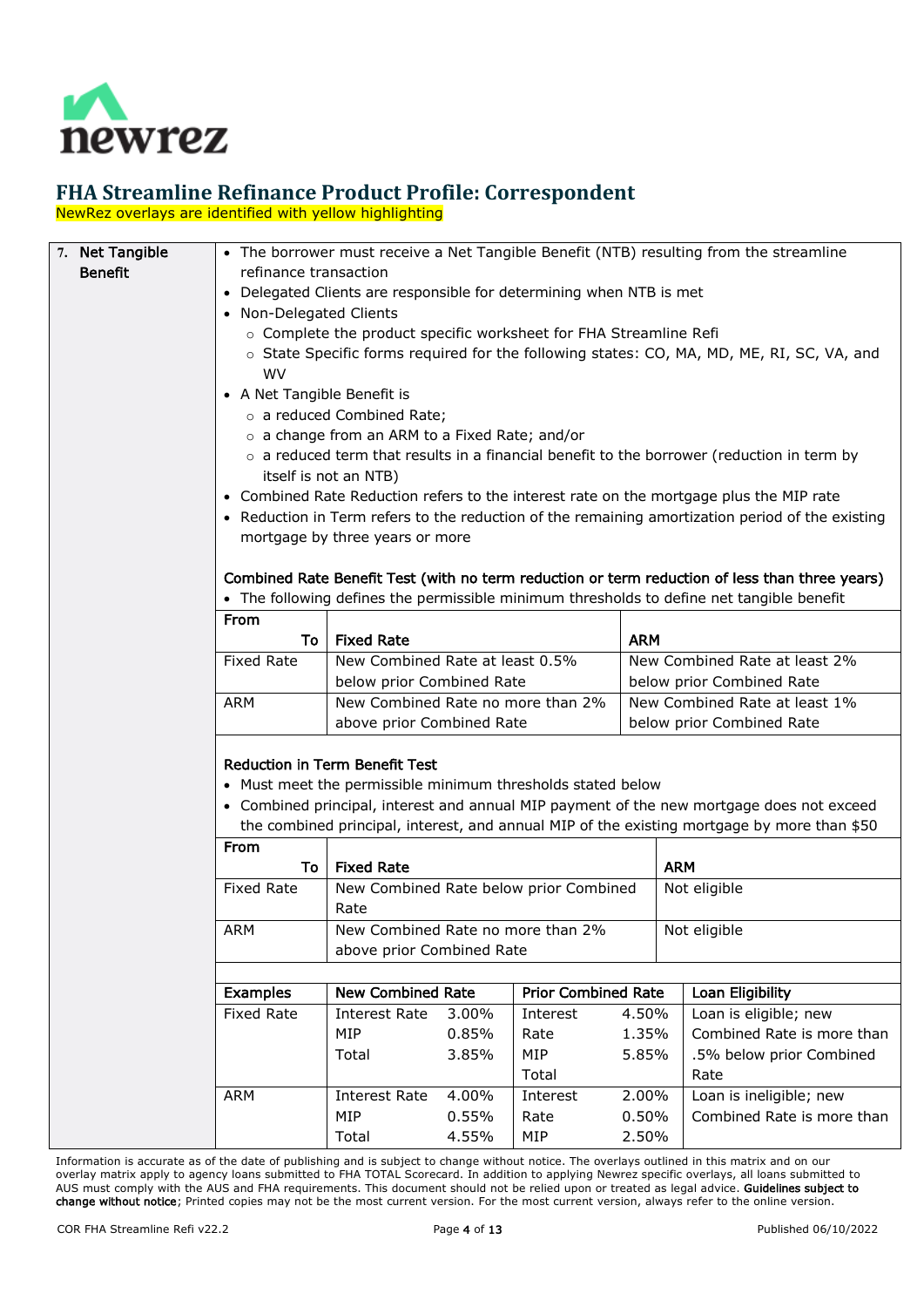

NewRez overlays are identified with yellow highlighting

<span id="page-4-3"></span><span id="page-4-2"></span><span id="page-4-1"></span><span id="page-4-0"></span>

|                       |                                                                                              |                                                            |  | Total                                                                                | 2% above prior Combined                                                                    |  |  |
|-----------------------|----------------------------------------------------------------------------------------------|------------------------------------------------------------|--|--------------------------------------------------------------------------------------|--------------------------------------------------------------------------------------------|--|--|
|                       |                                                                                              |                                                            |  |                                                                                      | Rate                                                                                       |  |  |
| 8. Statutory Limits   |                                                                                              |                                                            |  | • Max Base Mortgage may exceed the current Statutory Loan Limits                     |                                                                                            |  |  |
|                       | • Max Base Mortgage may not exceed the Total Loan Amount on the existing mortgage,           |                                                            |  |                                                                                      |                                                                                            |  |  |
|                       | including UFMIP                                                                              |                                                            |  |                                                                                      |                                                                                            |  |  |
|                       |                                                                                              |                                                            |  |                                                                                      | • Min loan amounts for the FHA High-Balance product will be based on the Base Loan Amount  |  |  |
|                       |                                                                                              | and not the Total Loan Amount that includes financed UFMIP |  |                                                                                      |                                                                                            |  |  |
|                       |                                                                                              |                                                            |  | • Total Loan Amount must be rounded down to the nearest \$1.00                       |                                                                                            |  |  |
| 9. Loan Amount        |                                                                                              |                                                            |  |                                                                                      | • Use original loan amount on FHA Connection Refinance Authorization Screen, even if loan  |  |  |
|                       | has been modified                                                                            |                                                            |  |                                                                                      |                                                                                            |  |  |
|                       | • Owner Occupied Property                                                                    |                                                            |  |                                                                                      |                                                                                            |  |  |
|                       |                                                                                              |                                                            |  | mortgage or UPB plus max of two months of interest and pro rata annual MIP, late     | ○ Max base mortgage amount is limited to lesser of original principal amount of existing   |  |  |
|                       |                                                                                              |                                                            |  | charges, escrow shortages minus any unearned UFMIP                                   |                                                                                            |  |  |
|                       | • Non-owner Occupied Property                                                                |                                                            |  |                                                                                      |                                                                                            |  |  |
|                       |                                                                                              |                                                            |  |                                                                                      | ○ Max base mortgage amount is limited to lesser of original principal amount of existing   |  |  |
|                       | mortgage or UPB                                                                              |                                                            |  |                                                                                      |                                                                                            |  |  |
|                       |                                                                                              |                                                            |  | • Max mortgage amount calculation to be documented using FHA Maximum Refinance       |                                                                                            |  |  |
|                       |                                                                                              |                                                            |  |                                                                                      | Calculation Worksheet or similar summary of component costs and credits to calculate final |  |  |
|                       | mortgage amount                                                                              |                                                            |  |                                                                                      |                                                                                            |  |  |
|                       |                                                                                              |                                                            |  | • FHA-to-FHA Refinance: Refinance Authorization Information must be obtained at Case |                                                                                            |  |  |
|                       | Number Assignment                                                                            |                                                            |  |                                                                                      |                                                                                            |  |  |
|                       | • Incidental cash back up to \$500                                                           |                                                            |  |                                                                                      |                                                                                            |  |  |
|                       | • Premium pricing permitted                                                                  |                                                            |  |                                                                                      |                                                                                            |  |  |
| 10. Manual            |                                                                                              |                                                            |  | All Streamline refinances must be manually underwritten and meet FHA and Newrez      |                                                                                            |  |  |
| <b>Underwrite</b>     | underwriting requirements                                                                    |                                                            |  |                                                                                      |                                                                                            |  |  |
| 11. Qualifying Rate   | • Credit Qualifying Refi: Note rate                                                          |                                                            |  |                                                                                      |                                                                                            |  |  |
| 12. Qualifying Ratios | • Non-Credit Qualifying Refi: Not applicable<br>Qualifying ratios for Credit Qualified loans |                                                            |  |                                                                                      |                                                                                            |  |  |
|                       | <b>Decision</b>                                                                              | Ratios                                                     |  | <b>Acceptable Compensating Factors</b>                                               |                                                                                            |  |  |
|                       | Manual Underwrite                                                                            | 31/43                                                      |  | • No compensating factors required                                                   |                                                                                            |  |  |
|                       |                                                                                              |                                                            |  |                                                                                      | • Energy Efficient Homes that exceed IECC standards may                                    |  |  |
|                       |                                                                                              |                                                            |  | qualify for stretch ratios 33/45                                                     |                                                                                            |  |  |
|                       |                                                                                              | 37/47                                                      |  | One of the following:                                                                |                                                                                            |  |  |
|                       |                                                                                              |                                                            |  |                                                                                      | • 3 months PITI for 1-2 units or 6 months PITI for 3-4                                     |  |  |
|                       |                                                                                              |                                                            |  | units (includes standard reserve requirements)                                       |                                                                                            |  |  |
|                       |                                                                                              | • New total mortgage payment not more than \$100 or        |  |                                                                                      |                                                                                            |  |  |
|                       |                                                                                              | 5% higher than previous total housing payment,             |  |                                                                                      |                                                                                            |  |  |
|                       |                                                                                              |                                                            |  |                                                                                      | whichever is less, AND 1x30x12 month housing history                                       |  |  |
|                       |                                                                                              |                                                            |  | (cash-out 0x30x12). Must have housing payment                                        |                                                                                            |  |  |
|                       |                                                                                              |                                                            |  | history to use as a comp factor                                                      |                                                                                            |  |  |
|                       |                                                                                              |                                                            |  |                                                                                      | • Residual income per VA Table of Residual Incomes by                                      |  |  |
|                       | Region                                                                                       |                                                            |  |                                                                                      |                                                                                            |  |  |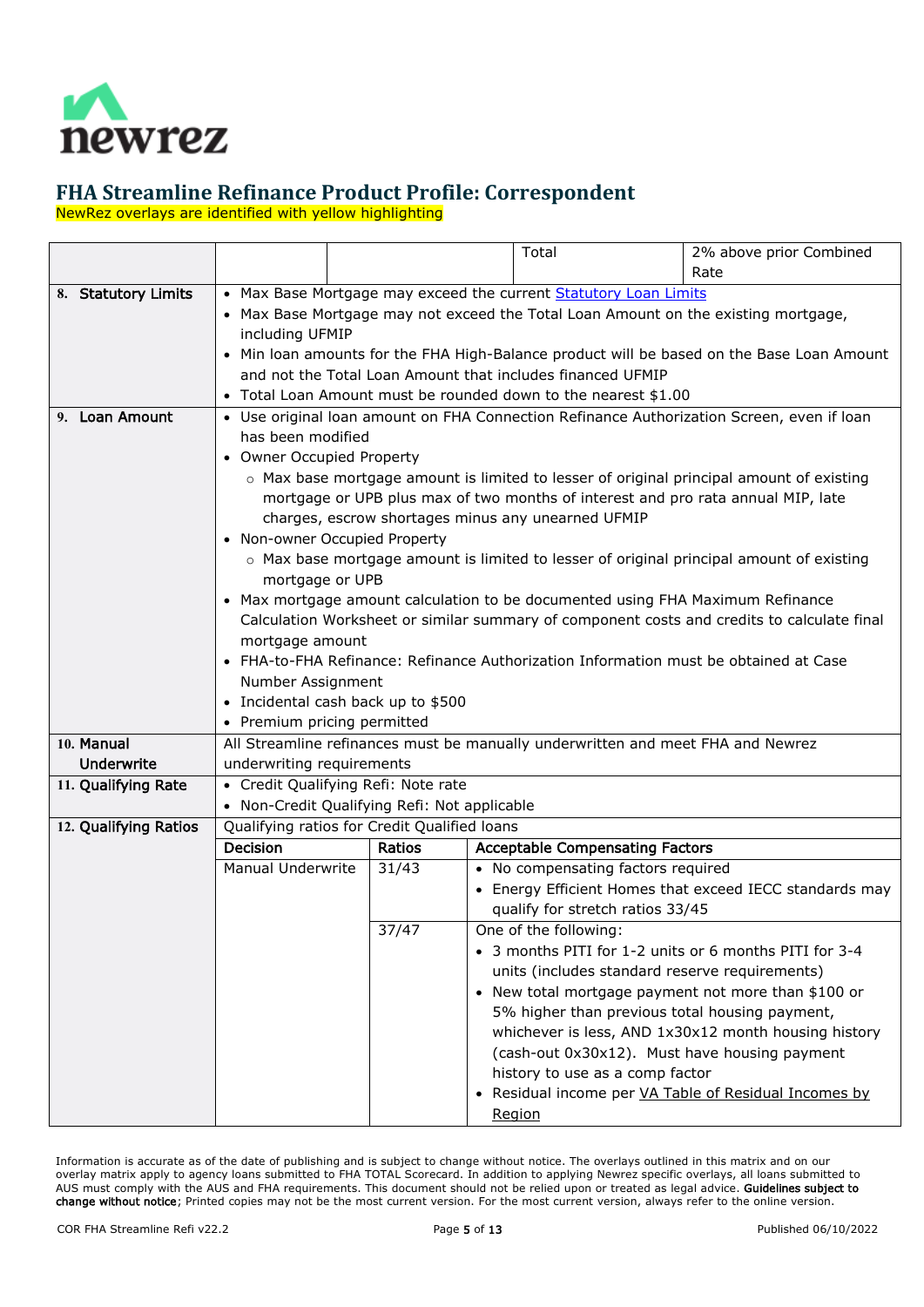

NewRez overlays are identified with yellow highlighting

<span id="page-5-4"></span><span id="page-5-3"></span><span id="page-5-2"></span><span id="page-5-1"></span><span id="page-5-0"></span>

|                  | 40/40                                        | The borrower has no discretionary debt based on the                                            |
|------------------|----------------------------------------------|------------------------------------------------------------------------------------------------|
|                  |                                              | following:                                                                                     |
|                  |                                              | • The housing payment is the only open account with an                                         |
|                  |                                              | outstanding balance that is not paid off monthly                                               |
|                  |                                              | • The credit report shows established credit lines in the                                      |
|                  |                                              | borrower's name open for at least six months                                                   |
|                  |                                              | The borrower can document that these accounts have                                             |
|                  |                                              | been paid off in full monthly for at least the past six                                        |
|                  |                                              | months                                                                                         |
|                  | 40/50                                        | Two of the following:                                                                          |
|                  |                                              | • 3 months PITI for 1-2 units or 6 months PITI for 3-4                                         |
|                  |                                              | units (includes standard reserve requirements)                                                 |
|                  |                                              | • New total mortgage payment not more than \$100 or                                            |
|                  |                                              | 5% higher than previous total housing payment,                                                 |
|                  |                                              | whichever is less, and 1x30x12 housing history (cash-                                          |
|                  |                                              | out 0x30 in last 12 months)                                                                    |
|                  |                                              | • Significant additional income not considered effective                                       |
|                  |                                              | income (must verify and document that the income has                                           |
|                  |                                              | been received for at least one year and likely to                                              |
|                  |                                              | continue AND if included as income, would reduce the                                           |
|                  |                                              | qualifying ratios to not more than 37/47)                                                      |
|                  |                                              | • Residual income per VA Table of Residual Incomes by                                          |
|                  |                                              | Region                                                                                         |
| 13. Types of     | • Credit Qualifying Streamline Refinance     |                                                                                                |
| Financing        | • Non-Credit Qualifying Streamline Refinance |                                                                                                |
| 14. Texas Owner- |                                              | • Owner occupied properties with a first mortgage or second lien subject to Texas Section      |
| Occupied         | 50(a)(6) not permitted                       |                                                                                                |
| Properties       |                                              | • A copy of the current mortgage or note is required to determine if the terms are subject to  |
|                  |                                              | Texas Section 50(a)(6) (also known as Home Equity Deed of Trust, Home Equity                   |
|                  |                                              | Installment Contract or Residential Home Loan Deed of Trust) (Non-Delegated Clients only)      |
|                  |                                              | • Eligible transactions not subject not $50(a)(6)$ ; the borrower may not receive cash back at |
|                  | closing                                      |                                                                                                |
| 15. Subordinate  | Existing subordinated financing              |                                                                                                |
| <b>Financing</b> |                                              |                                                                                                |
| 16. Ineligible   | New subordinate financing                    |                                                                                                |
| Subordinate      |                                              |                                                                                                |
| Financing        |                                              |                                                                                                |
| 17. Occupancy    | Primary residence<br>$\bullet$               |                                                                                                |
|                  | • Non-owner occupied                         |                                                                                                |
|                  | o Second home                                |                                                                                                |
|                  | o Investment property                        |                                                                                                |
|                  |                                              | Provide evidence that the borrower currently occupies the property as their primary            |
|                  |                                              | residence as of case number assignment date with one of the following:                         |
|                  | o employment documentation, or               |                                                                                                |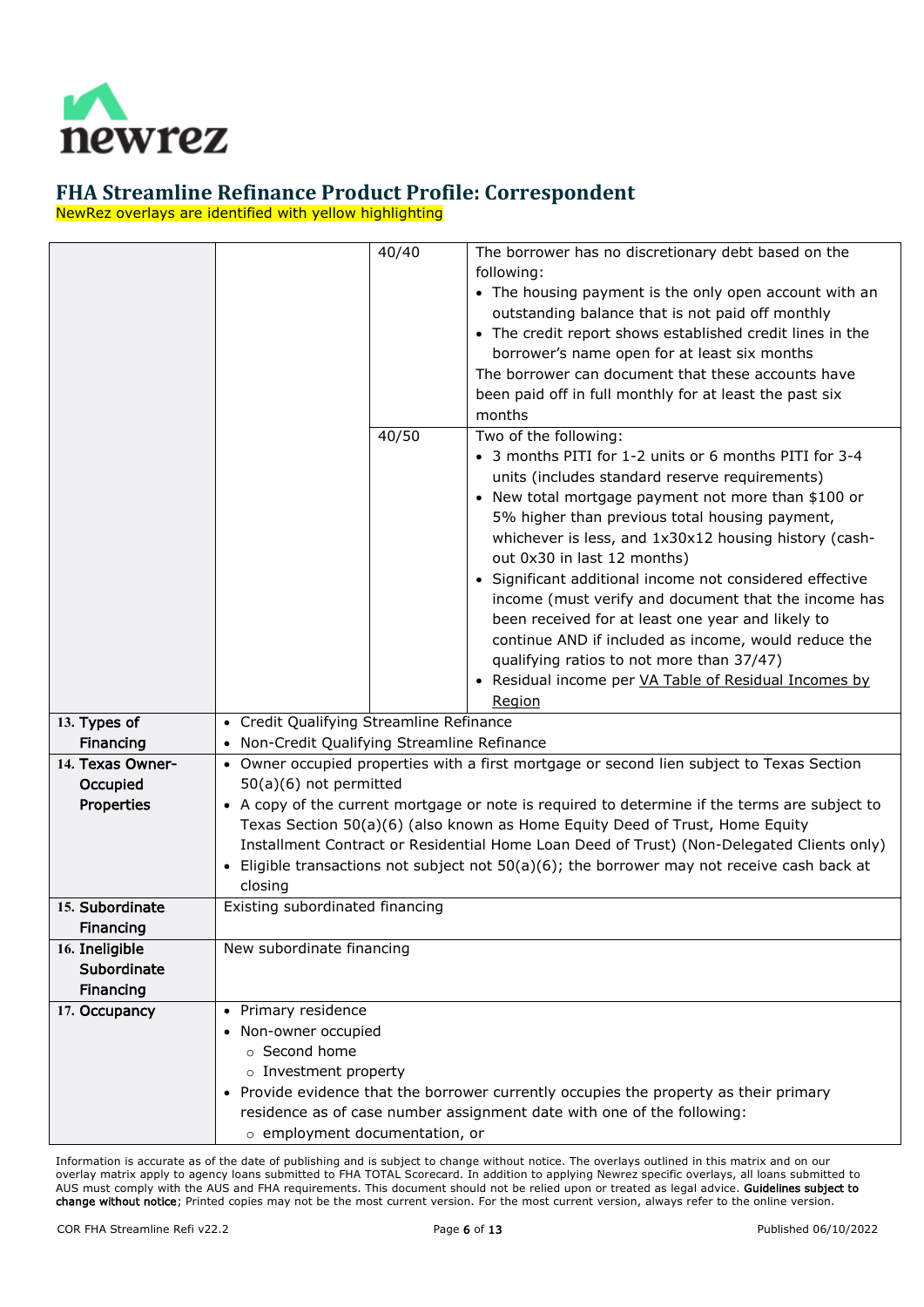

NewRez overlays are identified with yellow highlighting

<span id="page-6-5"></span><span id="page-6-4"></span><span id="page-6-3"></span><span id="page-6-2"></span><span id="page-6-1"></span><span id="page-6-0"></span>

|                        | o current utility bill                                                                          |                                                       |  |  |  |  |
|------------------------|-------------------------------------------------------------------------------------------------|-------------------------------------------------------|--|--|--|--|
|                        | $\circ$ loan must be processed as a non-owner-occupied property if evidence cannot be           |                                                       |  |  |  |  |
|                        | obtained                                                                                        |                                                       |  |  |  |  |
| 18. Eligible Property  | $\bullet$ 1-4 units                                                                             |                                                       |  |  |  |  |
| <b>Types</b>           | • Condos                                                                                        |                                                       |  |  |  |  |
|                        | o Must be unexpired on FHA's approved list                                                      |                                                       |  |  |  |  |
|                        | o Site condos do not require project approval                                                   |                                                       |  |  |  |  |
|                        | o Newrez will not issue a DELRAP approval                                                       |                                                       |  |  |  |  |
|                        | • Leasehold estates                                                                             |                                                       |  |  |  |  |
|                        | Manufactured housing                                                                            |                                                       |  |  |  |  |
|                        | Modular homes                                                                                   |                                                       |  |  |  |  |
|                        | $\bullet$ PUDs                                                                                  |                                                       |  |  |  |  |
| 19. Ineligible         | • Condo hotels                                                                                  |                                                       |  |  |  |  |
| <b>Property Types</b>  | $\bullet$ Co-ops                                                                                |                                                       |  |  |  |  |
|                        | • Non-warrantable condos                                                                        |                                                       |  |  |  |  |
| 20. Ineligible States  | Ineligible for Newrez Underwriting                                                              |                                                       |  |  |  |  |
|                        | • Alaska                                                                                        |                                                       |  |  |  |  |
|                        | • New York                                                                                      |                                                       |  |  |  |  |
| 21. Eligible Borrowers | • U.S. citizens                                                                                 |                                                       |  |  |  |  |
|                        | Permanent resident alien                                                                        |                                                       |  |  |  |  |
|                        | • Non-permanent resident alien                                                                  |                                                       |  |  |  |  |
|                        | • Inter vivos revocable trust: Trust must be reviewed by Newrez legal for Non-Delegated         |                                                       |  |  |  |  |
|                        | Clients                                                                                         |                                                       |  |  |  |  |
|                        |                                                                                                 |                                                       |  |  |  |  |
|                        | • Provide copy of Social Security Card or processed Authorization to Release Social Security    |                                                       |  |  |  |  |
|                        | Number Form SSA-89                                                                              |                                                       |  |  |  |  |
|                        | • Verification of citizenship and immigration status not required for Non-Credit Qualifying     |                                                       |  |  |  |  |
|                        | Streamline Refinance                                                                            |                                                       |  |  |  |  |
| 22. Adding a Co-       | • Occupant co-borrower may be added                                                             |                                                       |  |  |  |  |
| <b>Borrower</b>        | • An individual may be added to title                                                           |                                                       |  |  |  |  |
|                        | • Non-occupant co-borrower or co-signer may not be added                                        |                                                       |  |  |  |  |
| 23. Removing a Co-     | Credit Qualifying Refi                                                                          | Non-Credit Qualifying                                 |  |  |  |  |
| <b>Borrower</b>        | • Borrowers may be removed provided the                                                         | • All borrowers on the existing mortgage              |  |  |  |  |
|                        | remaining borrower qualifies for the new                                                        | must remain as borrowers on the new                   |  |  |  |  |
|                        | mortgage                                                                                        | mortgage                                              |  |  |  |  |
|                        | At least one borrower from the existing<br>Provide one of the following to confirm<br>$\bullet$ |                                                       |  |  |  |  |
|                        | that the borrowers will remain the same<br>mortgage must remain as a borrower on                |                                                       |  |  |  |  |
|                        | the new mortgage                                                                                | • Copy of the Note                                    |  |  |  |  |
|                        |                                                                                                 | • Verification of Mortgage                            |  |  |  |  |
|                        |                                                                                                 | Exception permitted in cases of divorce,<br>$\bullet$ |  |  |  |  |
|                        |                                                                                                 | separation, or death                                  |  |  |  |  |
|                        |                                                                                                 | • Divorce decree or legal separation                  |  |  |  |  |
|                        |                                                                                                 | agreement awarded the property and                    |  |  |  |  |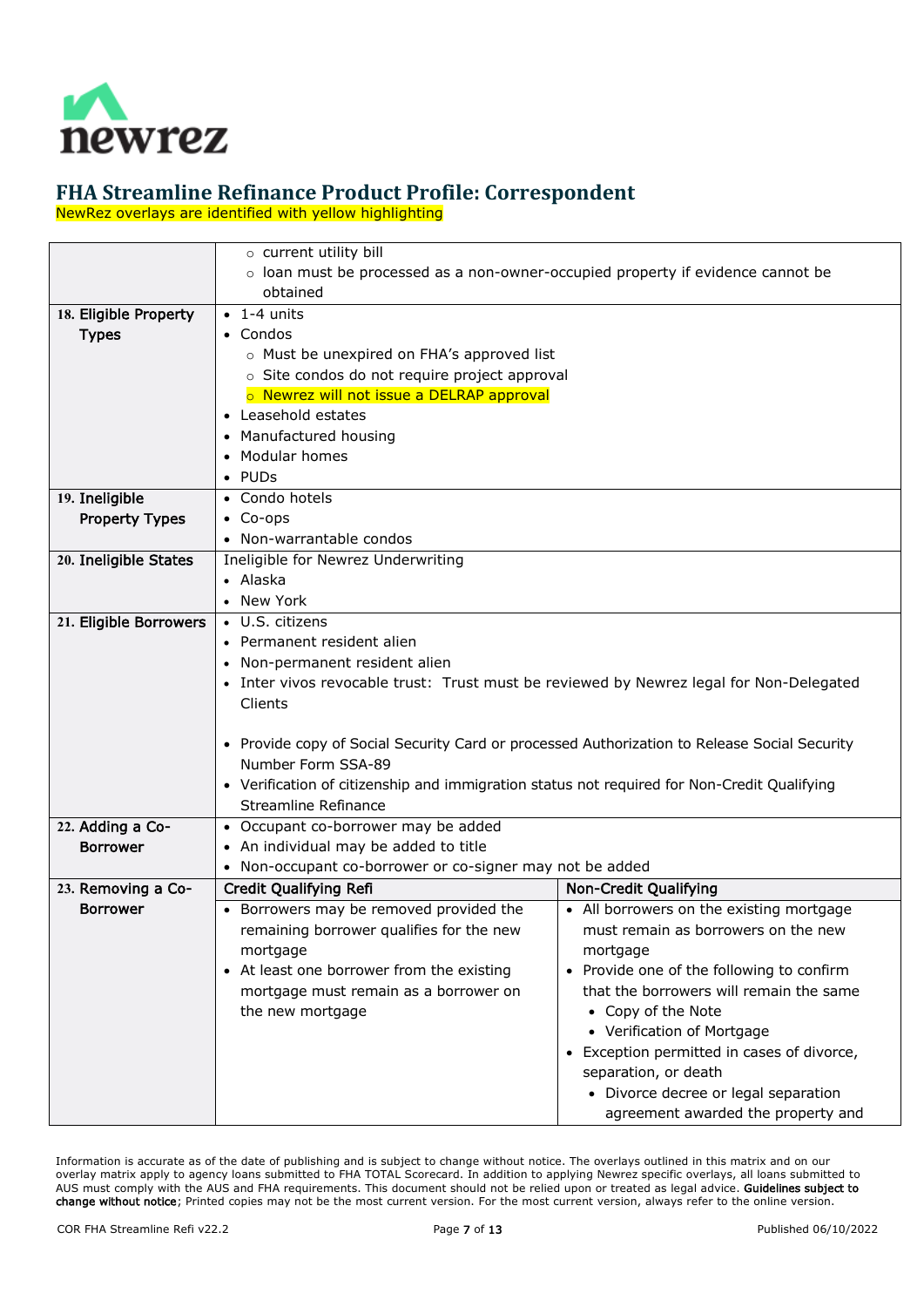

NewRez overlays are identified with yellow highlighting

<span id="page-7-1"></span><span id="page-7-0"></span>

| 24. Credit          | Credit Qualifying Refi<br>• Credit report required<br>• Credit report required if non-purchasing<br>spouse resides in a community property<br>state or if subject property is located in a<br>community property state<br>Non-traditional credit not permitted<br>$\bullet$<br>• CAIVRS not required |                                                                                                                                                                                                                                                                    | responsibility for payment to the<br>remaining borrower, if applicable, and<br>Remaining borrower has made<br>minimum 6 months mortgage payment<br>prior to the case number assignment<br>Non-Credit Qualifying<br>• Sections 1b-1e, 2, 3, or 5 of the URLA are<br>not required (with the exception of 5a.A<br>(Occupancy) that must be answered),<br>provided all other required information is<br>captured<br>A traditional credit report or alternate<br>report, such as the mortgage only report,<br>that provides credit scores, and mortgage<br>payment history is acceptable<br>• Fraud messages identified must be<br>addressed<br>• The waiting period and re-establishment of<br>credit requirements for significant<br>derogatory credit are not required<br>• Judgments on the credit report do not need<br>to be paid unless affects title<br>Non-borrowing spouse: credit report not<br>required<br>Non-traditional credit not permitted<br>• CAIVRS not required |                                                                                                                                                                                                                           |  |
|---------------------|------------------------------------------------------------------------------------------------------------------------------------------------------------------------------------------------------------------------------------------------------------------------------------------------------|--------------------------------------------------------------------------------------------------------------------------------------------------------------------------------------------------------------------------------------------------------------------|---------------------------------------------------------------------------------------------------------------------------------------------------------------------------------------------------------------------------------------------------------------------------------------------------------------------------------------------------------------------------------------------------------------------------------------------------------------------------------------------------------------------------------------------------------------------------------------------------------------------------------------------------------------------------------------------------------------------------------------------------------------------------------------------------------------------------------------------------------------------------------------------------------------------------------------------------------------------------------|---------------------------------------------------------------------------------------------------------------------------------------------------------------------------------------------------------------------------|--|
|                     |                                                                                                                                                                                                                                                                                                      |                                                                                                                                                                                                                                                                    |                                                                                                                                                                                                                                                                                                                                                                                                                                                                                                                                                                                                                                                                                                                                                                                                                                                                                                                                                                                 |                                                                                                                                                                                                                           |  |
| 25. Housing Payment | • Inclusive of all liens regardless of position                                                                                                                                                                                                                                                      |                                                                                                                                                                                                                                                                    |                                                                                                                                                                                                                                                                                                                                                                                                                                                                                                                                                                                                                                                                                                                                                                                                                                                                                                                                                                                 |                                                                                                                                                                                                                           |  |
| <b>History</b>      |                                                                                                                                                                                                                                                                                                      |                                                                                                                                                                                                                                                                    |                                                                                                                                                                                                                                                                                                                                                                                                                                                                                                                                                                                                                                                                                                                                                                                                                                                                                                                                                                                 | Borrower must have made the payments for all mortgages secured by the subject property                                                                                                                                    |  |
|                     |                                                                                                                                                                                                                                                                                                      | for the month prior to mortgage disbursement                                                                                                                                                                                                                       |                                                                                                                                                                                                                                                                                                                                                                                                                                                                                                                                                                                                                                                                                                                                                                                                                                                                                                                                                                                 |                                                                                                                                                                                                                           |  |
|                     |                                                                                                                                                                                                                                                                                                      | Credit Qualifying Refi                                                                                                                                                                                                                                             |                                                                                                                                                                                                                                                                                                                                                                                                                                                                                                                                                                                                                                                                                                                                                                                                                                                                                                                                                                                 | Non-Credit Qualifying Refi                                                                                                                                                                                                |  |
|                     | Housing Payment                                                                                                                                                                                                                                                                                      | • Applies to all mortgages on all<br>financed properties<br>Prior to case number<br>assignment date<br>• 0x30 in past 6 months<br>$\bullet$ 1x30 in months 7-12<br>• 0x30 if fewer than 12<br>months payments have been<br>made<br>• 0x30 in most recent 12 months |                                                                                                                                                                                                                                                                                                                                                                                                                                                                                                                                                                                                                                                                                                                                                                                                                                                                                                                                                                                 | • Applies to all mortgages on<br>subject property<br>Prior to case number<br>assignment date:<br>• 0x30 in past 6 months<br>$\bullet$ 1x30 in months 7-12<br>• 0x30 if fewer than 12<br>months payments have been<br>made |  |
|                     | Installment Payment                                                                                                                                                                                                                                                                                  | • 2x30 in most recent months<br>$13 - 24$                                                                                                                                                                                                                          |                                                                                                                                                                                                                                                                                                                                                                                                                                                                                                                                                                                                                                                                                                                                                                                                                                                                                                                                                                                 | Not applicable                                                                                                                                                                                                            |  |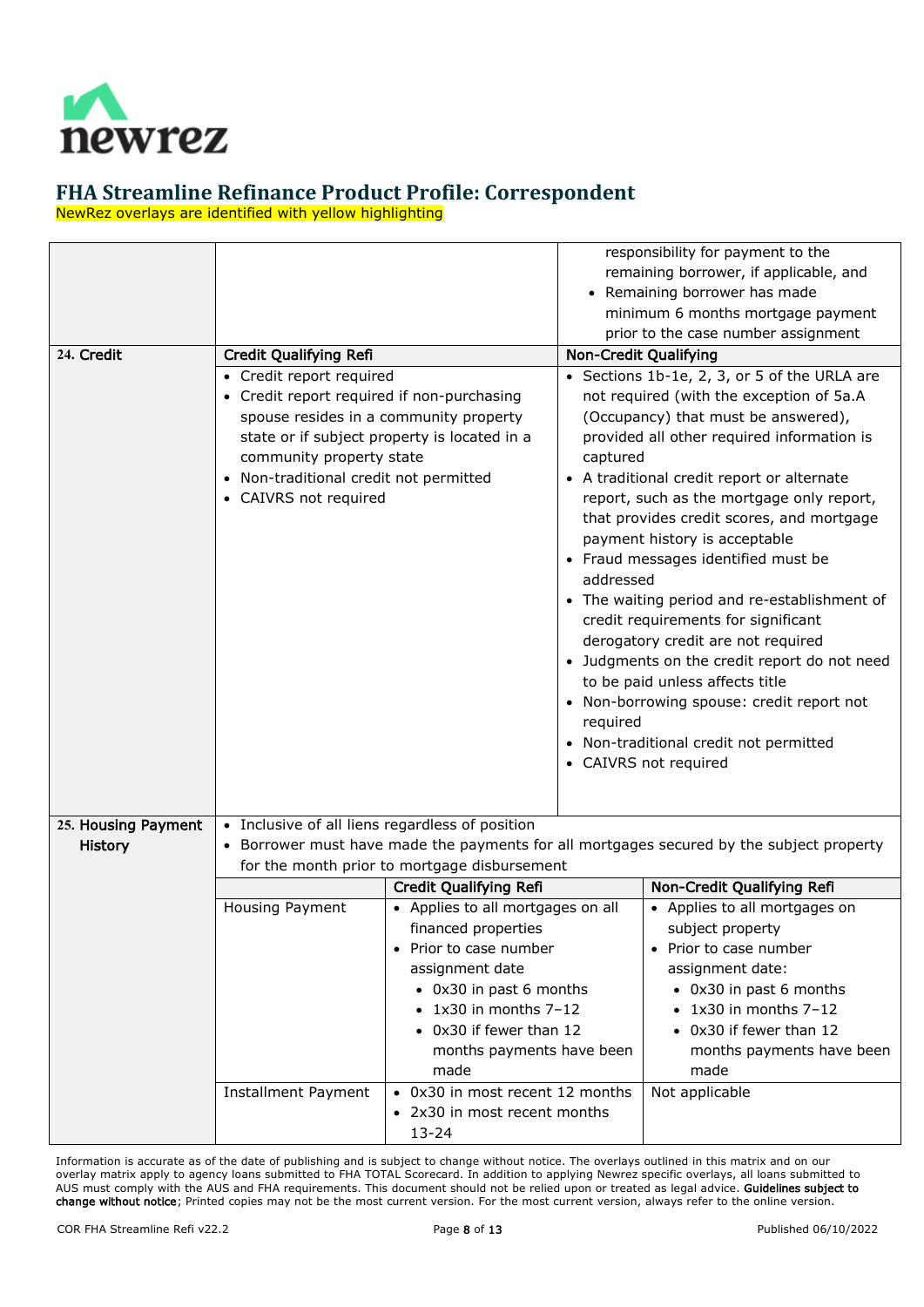

NewRez overlays are identified with yellow highlighting

| Revolving Payment | If the housing and installment                                | Not applicable                                                      |
|-------------------|---------------------------------------------------------------|---------------------------------------------------------------------|
|                   | payment history above is                                      |                                                                     |
|                   | acceptable, the borrower's credit                             |                                                                     |
|                   | must not include any revolving                                |                                                                     |
|                   | accounts:                                                     |                                                                     |
|                   | • 90+ days late in most recent                                |                                                                     |
|                   | 12 months, or                                                 |                                                                     |
|                   | • 2x60 in most recent 12 months                               |                                                                     |
| Forbearance       | • A borrower granted forbearance and continued to make all    |                                                                     |
|                   | mortgage payments will be considered on time provided the     |                                                                     |
|                   | borrower exits forbearance prior to closing                   |                                                                     |
|                   |                                                               | • Payments not made during a forbearance granted by a servicer that |
|                   |                                                               | do not require payments to be made during the forbearance period,   |
|                   | are not considered delinquent. Forbearance plans that require |                                                                     |
|                   | partial payments are not considered delinquent as long as     |                                                                     |
|                   | payments are made in accordance with the terms of the         |                                                                     |
|                   | forbearance plan                                              |                                                                     |
|                   | • A borrower who is still in                                  | • A borrower who was                                                |
|                   | forbearance at the time of                                    | granted a forbearance and                                           |
|                   | case number assignment or                                     | missed payments or paid                                             |
|                   | has made less than three                                      | outside month due while in                                          |
|                   | consecutive monthly                                           | forbearance, prior to case                                          |
|                   | mortgage payments within                                      | number assignment must                                              |
|                   | the month due since                                           | have:                                                               |
|                   | exiting forbearance must:                                     | o Exited the forbearance                                            |
|                   | o Have made all mortgage                                      | plan; and                                                           |
|                   | payments within the                                           | o Made at least six                                                 |
|                   | month due for the six                                         | consecutive mortgage                                                |
|                   | months prior to                                               | payments within the                                                 |
|                   | forbearance; and                                              | month due since exiting                                             |
|                   | o Have had no more than                                       | the forbearance plan                                                |
|                   | 1x30 in months 7-12                                           | o (Delegated Clients -                                              |
|                   | prior to forbearance                                          | Follow FHA)                                                         |
|                   | • Seasoning requirements apply                                | • Seasoning requirements apply                                      |
|                   |                                                               |                                                                     |
|                   | The following may be included in                              | The following may be included in                                    |
|                   | the loan amount:                                              | the loan amount:                                                    |
|                   | • For owner occupied properties,                              | • For owner occupied properties,                                    |
|                   | deferred mortgage payments                                    | deferred mortgage payments                                          |
|                   | (P&I, escrow shortages, late                                  | (P&I, escrow shortages, late                                        |
|                   | charges) on the payoff                                        | charges) on the payoff                                              |
|                   | statement, provided that the                                  | statement, provided that the                                        |
|                   | maximum base loan amount                                      | maximum base loan amount                                            |
|                   | does not exceed the original                                  | does not exceed the original                                        |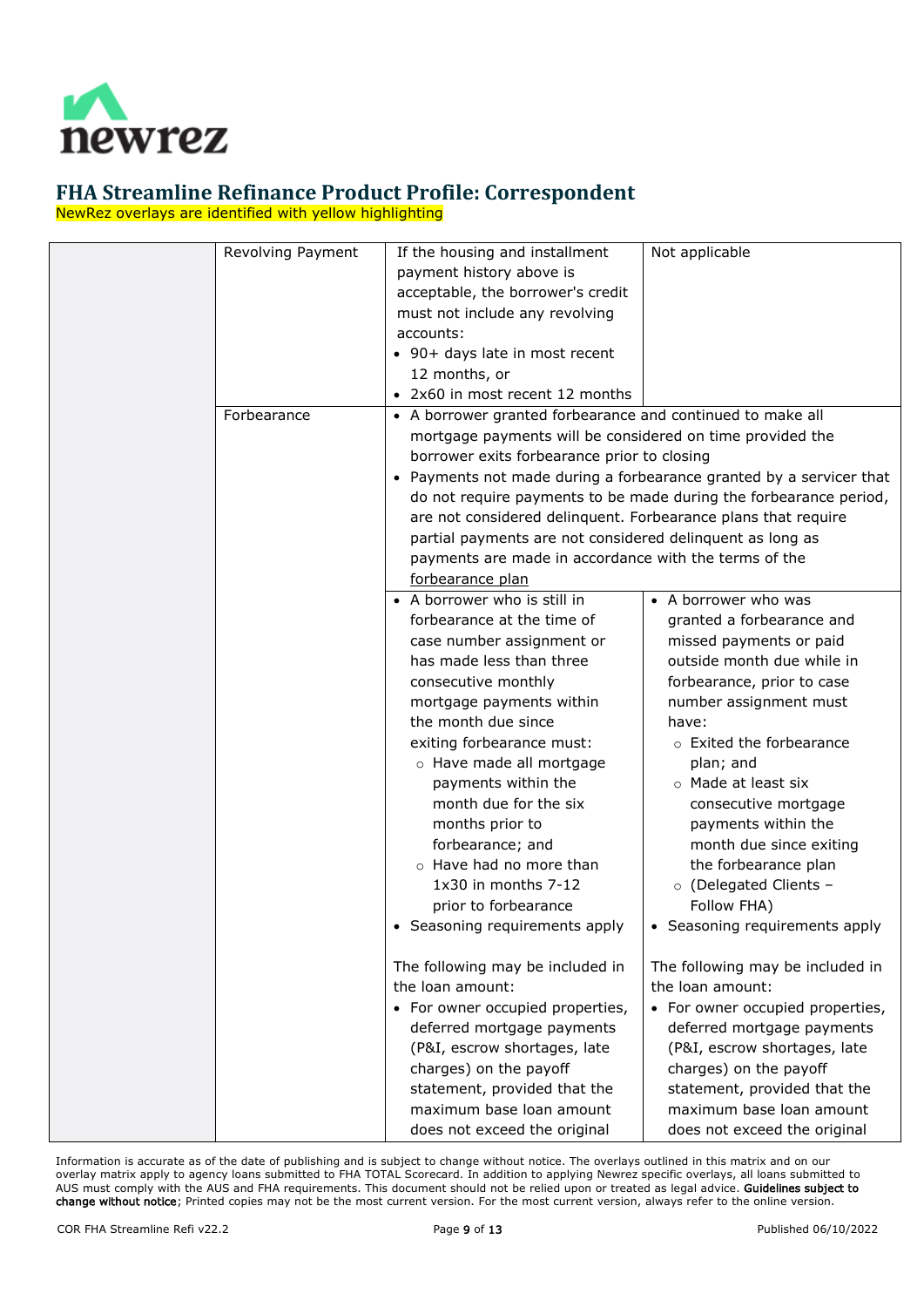

NewRez overlays are identified with yellow highlighting

<span id="page-9-3"></span><span id="page-9-2"></span><span id="page-9-1"></span><span id="page-9-0"></span>

|                                  | principal balance (including<br>principal balance (including<br>financed UFMIP) of the existing<br>financed UFMIP) of the existing<br>mortgage<br>mortgage<br>• For non-owner occupied<br>• For non-owner occupied<br>properties, the maximum base<br>properties, the maximum base<br>loan amount is the lesser of<br>loan amount is the lesser of<br>outstanding principal balance<br>outstanding principal balance<br>only or original principal<br>only or original principal<br>balance minus any refund of<br>balance minus any refund of<br><b>UFMIP</b><br><b>UFMIP</b><br>The borrower must have made<br>Modified Mortgage<br>• At least six payments under the modification agreement |  |  |  |  |
|----------------------------------|------------------------------------------------------------------------------------------------------------------------------------------------------------------------------------------------------------------------------------------------------------------------------------------------------------------------------------------------------------------------------------------------------------------------------------------------------------------------------------------------------------------------------------------------------------------------------------------------------------------------------------------------------------------------------------------------|--|--|--|--|
|                                  | • At least six full months must have passed since the first payment<br>due date of the mortgage that is being refinanced                                                                                                                                                                                                                                                                                                                                                                                                                                                                                                                                                                       |  |  |  |  |
| 26. Funds to Close               | • Seasoning requirements apply<br>• Must verify borrower's funds to close, in excess of the total mortgage payment on the new<br>mortgage<br>• Source of large deposits required for Credit Qualifying Refinance<br>• Delegated Clients: Lender may provide an unsecured interest-free loan that is compliant<br>with Federal and State law to establish a new escrow account in an amount not to exceed                                                                                                                                                                                                                                                                                       |  |  |  |  |
| 27. Reserves                     | the present unused escrow balance on the existing mortgage<br>Credit Qualifying Refi                                                                                                                                                                                                                                                                                                                                                                                                                                                                                                                                                                                                           |  |  |  |  |
|                                  | • 1-2 units: One month PITI<br>• 3-4 units: Three months PITI<br>• Gifts: not permitted                                                                                                                                                                                                                                                                                                                                                                                                                                                                                                                                                                                                        |  |  |  |  |
|                                  | Non-Credit Qualifying Refi                                                                                                                                                                                                                                                                                                                                                                                                                                                                                                                                                                                                                                                                     |  |  |  |  |
|                                  | • Not required                                                                                                                                                                                                                                                                                                                                                                                                                                                                                                                                                                                                                                                                                 |  |  |  |  |
| 28. Employment/<br><b>Income</b> | Credit Qualifying Refi                                                                                                                                                                                                                                                                                                                                                                                                                                                                                                                                                                                                                                                                         |  |  |  |  |
|                                  | • Standard income documentation required<br>Non-Credit Qualifying Income<br>• Employment and income do not need to be disclosed<br>• Illinois (Cook, Kane, Peoria, and Will Counties)<br>o Income must be stated on the application<br>o Verification or analysis of income not required                                                                                                                                                                                                                                                                                                                                                                                                       |  |  |  |  |
| 29. IRS Form 4506-C              | Credit Qualifying Refi                                                                                                                                                                                                                                                                                                                                                                                                                                                                                                                                                                                                                                                                         |  |  |  |  |
|                                  | • Prior to Underwriting (Newrez underwritten loans)<br>o Signed 4506-C for each borrower whose income must be documented with tax returns<br>and used for qualification (self-employment, rental income, etc.)                                                                                                                                                                                                                                                                                                                                                                                                                                                                                 |  |  |  |  |
|                                  | • At Closing (all loans)<br>$\circ$ 4506-C for each borrower whose income is used to qualify (regardless of income type)<br>must be signed at closing                                                                                                                                                                                                                                                                                                                                                                                                                                                                                                                                          |  |  |  |  |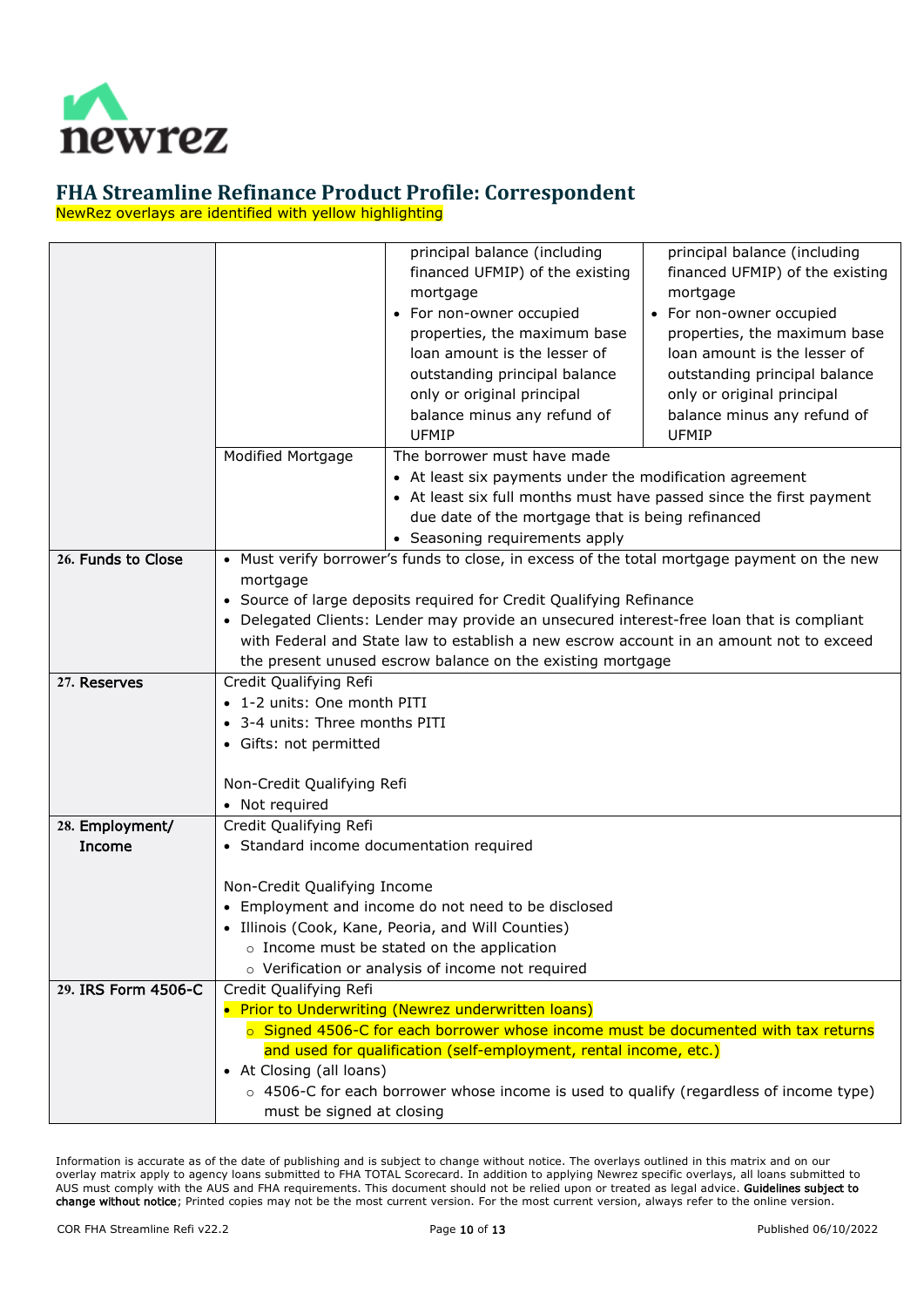

NewRez overlays are identified with yellow highlighting

<span id="page-10-7"></span><span id="page-10-6"></span><span id="page-10-5"></span><span id="page-10-4"></span><span id="page-10-3"></span><span id="page-10-2"></span><span id="page-10-1"></span><span id="page-10-0"></span>

|                       | $\circ$ 4506-C for the business tax return transcript(s) must be signed at closing when the   |
|-----------------------|-----------------------------------------------------------------------------------------------|
|                       | business returns are used for qualification                                                   |
|                       |                                                                                               |
|                       | Non-Credit Qualifying Refi                                                                    |
|                       | • Not required                                                                                |
| 30. Number of         | Borrower may own no more than one FHA-insured primary residence                               |
| Financed              |                                                                                               |
| Properties            |                                                                                               |
| 31. Appraisals        | • No appraisal required                                                                       |
|                       | • Kansas Primary Residence                                                                    |
|                       | $\circ$ A valuation is required for primary residences. One of the following may be used to   |
|                       | determine value:                                                                              |
|                       | • Most recent tax assessment value by county                                                  |
|                       | • 2055 Drive-by Appraisal Report                                                              |
|                       | • Newrez approved AVM (CoreLogic, Freddie Mac HVE, Black Knight Collateral                    |
|                       | Analytics)                                                                                    |
|                       | o If the LTV exceeds 100%, a Kansas High Loan-to-Value Notice must be provided to the         |
|                       | borrower not less than three days prior to closing and a copy of the valuation provided       |
|                       | to the borrower                                                                               |
|                       | • Properties located in a Presidentially-Declared Major Disaster Area do not require a damage |
|                       | inspection report                                                                             |
| 32. Power of Attorney | Permitted, See Client Guide                                                                   |
| 33. Principal         | The amount of the curtailment cannot exceed \$500 unless due to an excess Premium Pricing     |
| Curtailment           | Credit                                                                                        |
| 34. Escrow Waivers    | Not permitted                                                                                 |
| 35. Mortgage          | Required for all loans                                                                        |
| <b>Insurance</b>      |                                                                                               |
| Premium               |                                                                                               |
| 36. Resources         | Access Mortgagee Letters, National HOC Reference Guide, HOC Letters, Handbooks                |
|                       | • HOC National Reference Guide                                                                |
|                       | • FHA Maximum County Limits                                                                   |
|                       | • <b>FHA Connection</b>                                                                       |
|                       | HUD Forms, Handbook & Mortgagee Letters                                                       |
| 37. Ineligible        | • 203(k) Rehabilitation Mortgage                                                              |
| Programs              | Energy Efficient Mortgages (EEM) (Non-Delegated Clients)                                      |
|                       | Good Neighbor Next Door                                                                       |
|                       | Graduated Payment Mortgage (GPM                                                               |
|                       | Growing Equity Mortgage (GEM)                                                                 |
|                       |                                                                                               |
|                       | Hope for Homeowners                                                                           |
|                       | <b>HFA Programs</b>                                                                           |
|                       | HUD REO Program<br>• Indian Reservations (Section 184)                                        |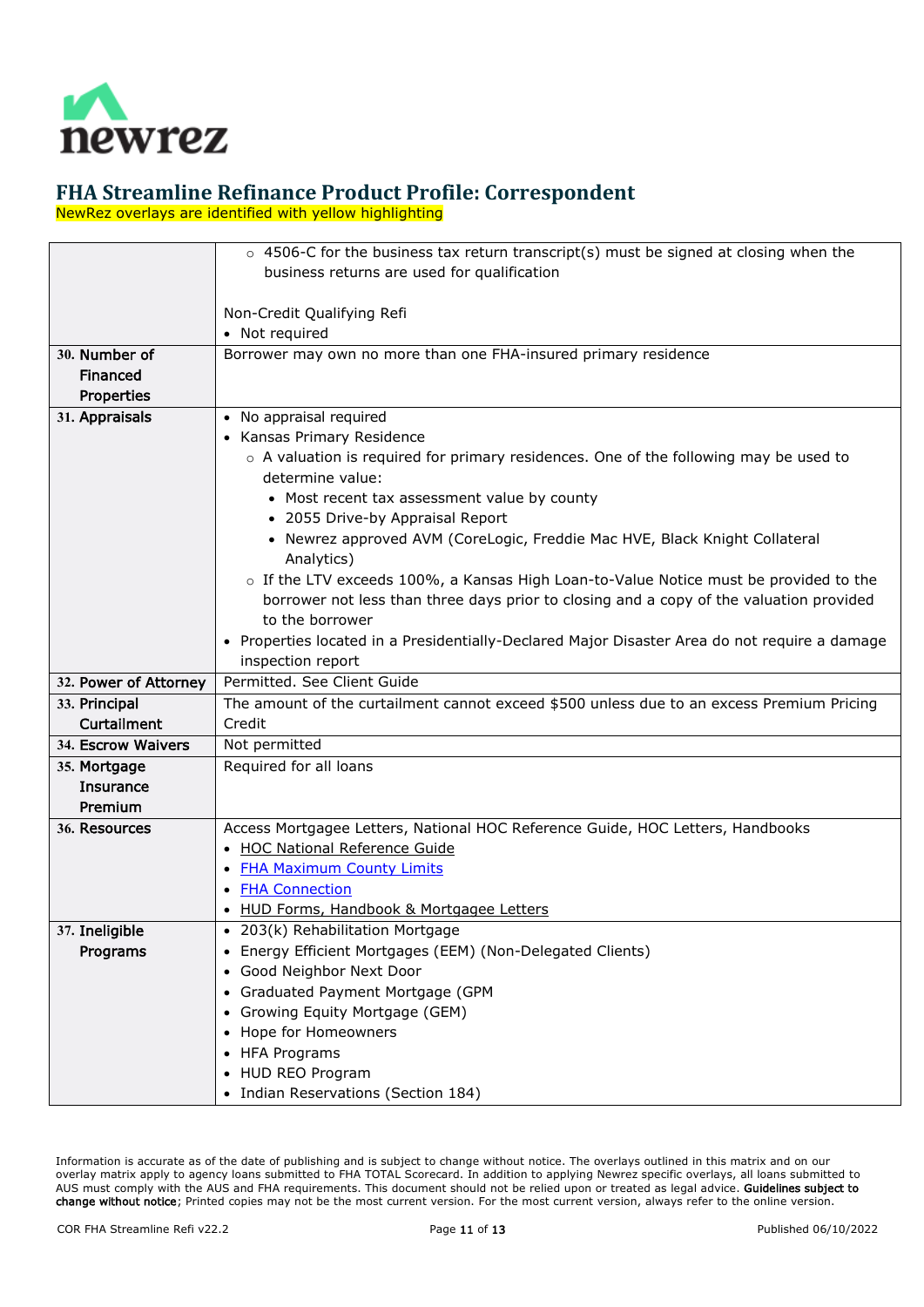

NewRez overlays are identified with yellow highlighting

<span id="page-11-0"></span>

| 38. Mortgage Insurance Premiums                                                  |                                                                                        |                |              |                                              |                                          |                |  |
|----------------------------------------------------------------------------------|----------------------------------------------------------------------------------------|----------------|--------------|----------------------------------------------|------------------------------------------|----------------|--|
| Case Numbers Assigned on or After January 26, 2015                               |                                                                                        |                |              |                                              |                                          |                |  |
| <b>LTV</b><br>Loan Term                                                          | <b>Existing FHA Mortgage Endorsed</b><br>on or Before May 31, 2009<br>All loan amounts |                |              | <b>Base Loan Amount</b><br>$\le$ = \$625,500 | <b>Base Loan Amount</b><br>$>$ \$625,500 |                |  |
|                                                                                  | <b>UFMIP</b>                                                                           | <b>Monthly</b> | <b>UFMIP</b> | <b>Monthly</b>                               | <b>UFMIP</b>                             | <b>Monthly</b> |  |
| >95% LTV<br>>15 years                                                            | .01%                                                                                   | 55 bps         | 1.75%        | 85 bps                                       | 1.75%                                    | $105$ bps      |  |
| <=95% LTV<br>>15 years                                                           | $.01\%$                                                                                | 55 bps         | 1.75%        | 80 bps                                       | 1.75%                                    | $100$ bps      |  |
| > 90% LTV<br>$\epsilon$ =15 years                                                | $.01\%$                                                                                | 55 bps         | 1.75%        | 70 bps                                       | 1.75%                                    | 95 bps         |  |
| $>$ 78% and $\lt$ =90%<br><b>LTV</b><br>$\epsilon$ =15 years                     | $.01\%$                                                                                | 55 bps         | 1.75%        | 45 bps                                       | 1.75%                                    | 70 bps         |  |
| $<$ =78% LTV<br>$\epsilon$ =15 years                                             | .01%                                                                                   | 55 bps         | 1.75%        | 45 bps                                       | 1.75%                                    | 45 bps         |  |
| Duration of Annual MIP based upon amortization term and LTV ratio at origination |                                                                                        |                |              |                                              |                                          |                |  |

• LTV  $\lt$  = 90% 11 years

• LTV > 90% loan term

<span id="page-11-1"></span>

| 39. Version History       |                                                                         |                   |  |  |  |  |
|---------------------------|-------------------------------------------------------------------------|-------------------|--|--|--|--|
| <b>Section</b>            | Update                                                                  | Date              |  |  |  |  |
| Ineligible States         | Permit HI for all Clients                                               | January 15, 2021  |  |  |  |  |
| Ineligible Property Types | Manufactured housing not eligible in HI                                 |                   |  |  |  |  |
| Loan Amount               | Added the following: Max base mortgage amount is limited to             | March 30, 2021    |  |  |  |  |
|                           | lesser of original principal amount of existing mortgage or UPB         |                   |  |  |  |  |
|                           | plus max of two months of interest and pro rata annual MIP, late        |                   |  |  |  |  |
|                           | charges, escrow shortages, minus any unearned UFMIP                     |                   |  |  |  |  |
| Housing Payment History   | Clarified forbearance guidelines                                        | March 30, 2021    |  |  |  |  |
| Loan Term                 | • 10- to 30-year terms in annual increments                             | April 15,2021     |  |  |  |  |
|                           | • Removed Custom Loan Term information                                  |                   |  |  |  |  |
| Appraisals                | Added Kansas valuation determination requirements                       | April 15, 2021    |  |  |  |  |
| Ineligible Property Types | Add Non-warrantable condos as ineligible                                | August 13, 2021   |  |  |  |  |
| Current First Mortgage    | • For existing mortgages that have been modified, the first payment     | September 1, 2021 |  |  |  |  |
| Eligibility               | due date of new mortgage must be on or after the later of:              |                   |  |  |  |  |
|                           | The date that is 210 days after the date on which the first<br>$\Omega$ |                   |  |  |  |  |
|                           | modified monthly payment was due on the mortgage being                  |                   |  |  |  |  |
|                           | refinanced, and                                                         |                   |  |  |  |  |
|                           | The date on which six modified payments have been made<br>$\Omega$      |                   |  |  |  |  |
|                           | on the mortgage being refinanced                                        |                   |  |  |  |  |
| Ineligible States         | New York is ineligible for Newrez Underwriting                          | November 12,      |  |  |  |  |
|                           |                                                                         | 2021              |  |  |  |  |